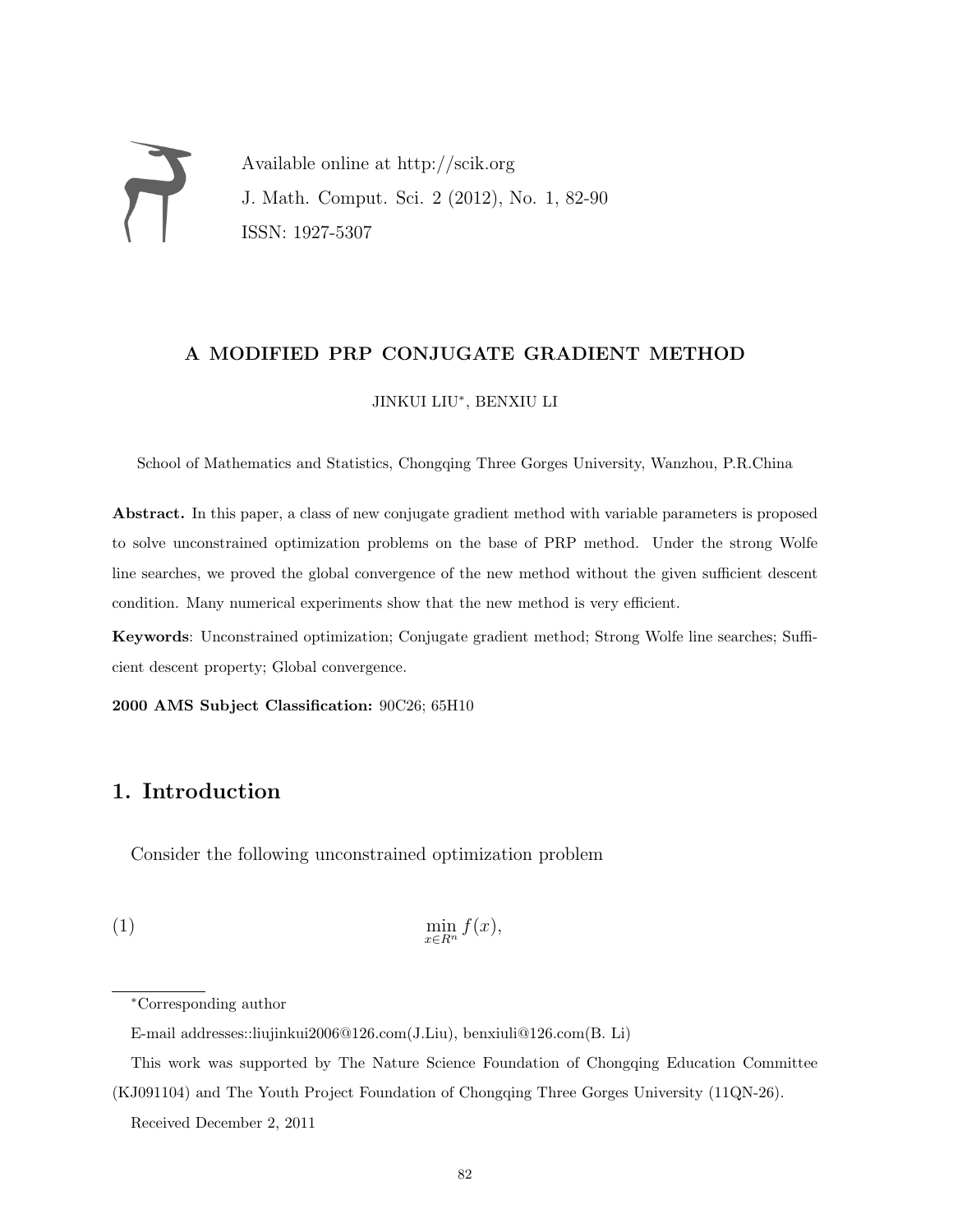where  $f: \mathbb{R}^n \to \mathbb{R}$  is smooth and its gradient  $g(x) = \nabla f(x)$  is available. Conjugate gradient methods for solving (1) are iterative formulas of the form

$$
(2) \t\t x_{k+1} = x_k + \alpha_k d_k,
$$

(3) 
$$
d_k = \begin{cases} -g_k, & \text{for } k = 1, \\ -g_k + \beta_k d_{k-1}, & \text{for } k \ge 2. \end{cases}
$$

where  $g_k = \nabla f(x_k)$ ,  $x_k$  is the current iterate;  $\alpha_k$  is a positive scalar and called the steplength which is determined by some line searches; $d_k$  is the search direction, and  $\beta_k$  is a scalar. There are many ways to select  $\beta_k$ , and some well-known formulas are given by

$$
\beta_k^{FR} = \frac{\|g_k\|^2}{\|g_{k-1}\|^2} (Fletcher and Reverse(FR)[1]),
$$

$$
\beta_k^{PRP} = \frac{g_k^T (g_k - g_{k-1})}{\|g_{k-1}\|^2} (Polak - Rib\acute{e}re - Polyak[2], [3]),
$$

where ||.|| is the Euclidean norm. In the convergence analysis and implementations of conjugate gradient methods, one often requires the inexact line search such as the Wolfe line search or the strong Wolfe line search.

The Wolfe line searches require  $\alpha_k$  satisfying:

(4) 
$$
f(x_k + \alpha_k d_k) \le f(x_k) + \delta \alpha_k g_k^T d_k,
$$

(5) 
$$
g(x_k + \alpha_k d_k)^T d_k \geq \sigma g_k^T d_k.
$$

where  $0 < \delta < \sigma < 1$ . The strong Wolfe line searches require satisfying (4) and

(6) 
$$
|g(x_k + \alpha_k d_k)^T d_k| \leq -\sigma g_k^T d_k.
$$

where  $0 < \delta < \sigma < 1.$ 

In the exact line search, [4] proved that the FR method was global convergence for general non-convex function, [5] generalized the results to the case of inexact line search; but even in the exact line search, the PRP algorithm also has no overall convergence. In the Wolfe line search, [6] proved the PRP algorithm is global convergence under assuming the sufficient descent condition. Gilbert and Nocedal [7] proved that the conjugate gradient method with  $\beta_k = max\{0, \beta_k^{PRP}\}\$ converged globally, where the Wolfe line searches and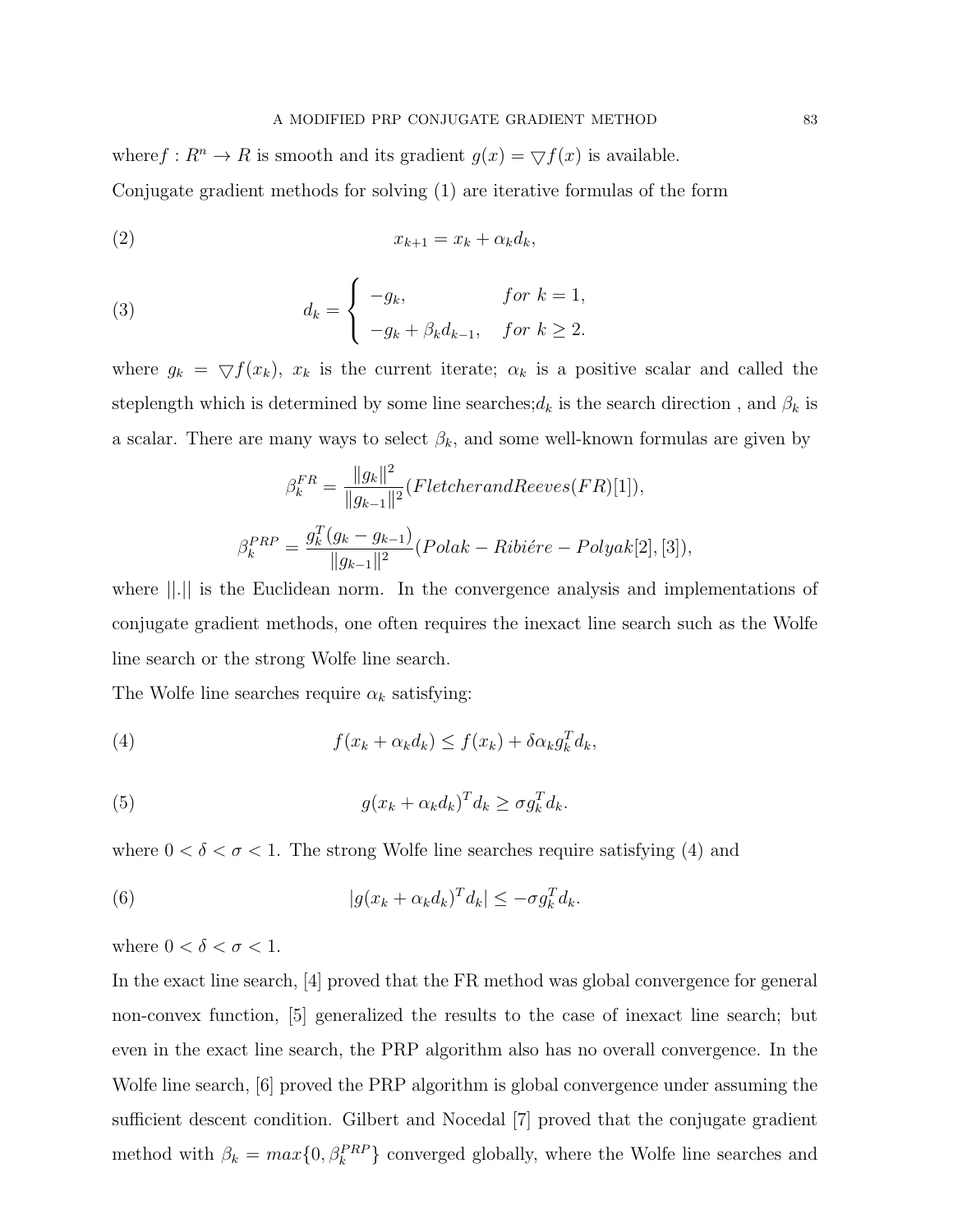#### 84 JINKUI LIU<sup>∗</sup> , BENXIU LI

sufficient descent condition were satisfied. Thus, the selection of the parameters  $\beta_k$  for research on the conjugate gradient algorithm is important.

In this paper, we will propose a new parameter  $\beta_k$ , and through a simple method to prove the global convergence of the new method with the strong Wolfe line searches.

# 2. The sufficient descent property

Throughout this paper we make the following assumptions on the objective function. **Assumption (H):**(i) The level set  $N = \{x \in R^n | f(x) \le f(x_1)\}\$ is bounded, where  $x_1$  is the starting point.

(ii) In some neighborhood  $W$  of  $N$ , the objective function is continuously differentiable, and its gradient is Lipschitz continuous, i.e., there exists a constant  $L > 0$  such that

(7) 
$$
||g(x) - g(y)|| \le L||x - y||, \ \forall \ x, y \in W.
$$

### Algorithom 2.1:

Step 1: Data:  $x_1 \in R^n$ ,  $\varepsilon \ge 0$ . Set  $d_1 = -g_1$ , if  $||g_1|| \le \varepsilon$ , then stop.

Step 2: Compute  $\alpha_k$  by the strong Wolfe line searches.

Step 3: Let  $x_{k+1} = x_k + \alpha_k d_k$ ,  $g_{k+1} = g(x_{k+1})$ , if  $||g_{k+1}|| \leq \varepsilon$ , then stop. Step 4: Compute

(8) 
$$
\beta_{k+1} = \begin{cases} \frac{\|g_{k+1}\|^2 - \rho |g_{k+1}^T g_k|}{u(g_{k+1}^T d_k)^2 + \|g_k\|^2}, if \|g_{k+1}\|^2 \ge |g_{k+1}^T g_k| \\ 0, else. \end{cases}
$$

where  $\rho \in [0, 1], u \geq 0$ ; and  $d_{k+1}$  is computed by (3). Step 5: Set  $k = k + 1$ , go to step 2.

**Theorem 2.1** Consider any method (2) and (3), where  $\alpha_k$  satisfies the strong Wolfe line search and  $\beta_k$  is computed by (8), then for all  $k \geq 1$ , we have

(9) 
$$
\frac{1 - 2\sigma + \sigma^k}{1 - \sigma} \le -\frac{g_k^T d_k}{\|g_k\|^2} \le \frac{1 - \sigma^k}{1 - \sigma}.
$$

**Proof.** The conclusion can be proved by induction. Since  $-\frac{g_1^T d_1}{\|a_1\|^2}$  $\frac{g_1^2 a_1}{\|g_1\|^2} = 1$ , (9) holds for  $k = 1$ . Now we assume that (9) is true for  $k - 1$  and  $g_k \neq 0$ . We need to prove that (9) holds for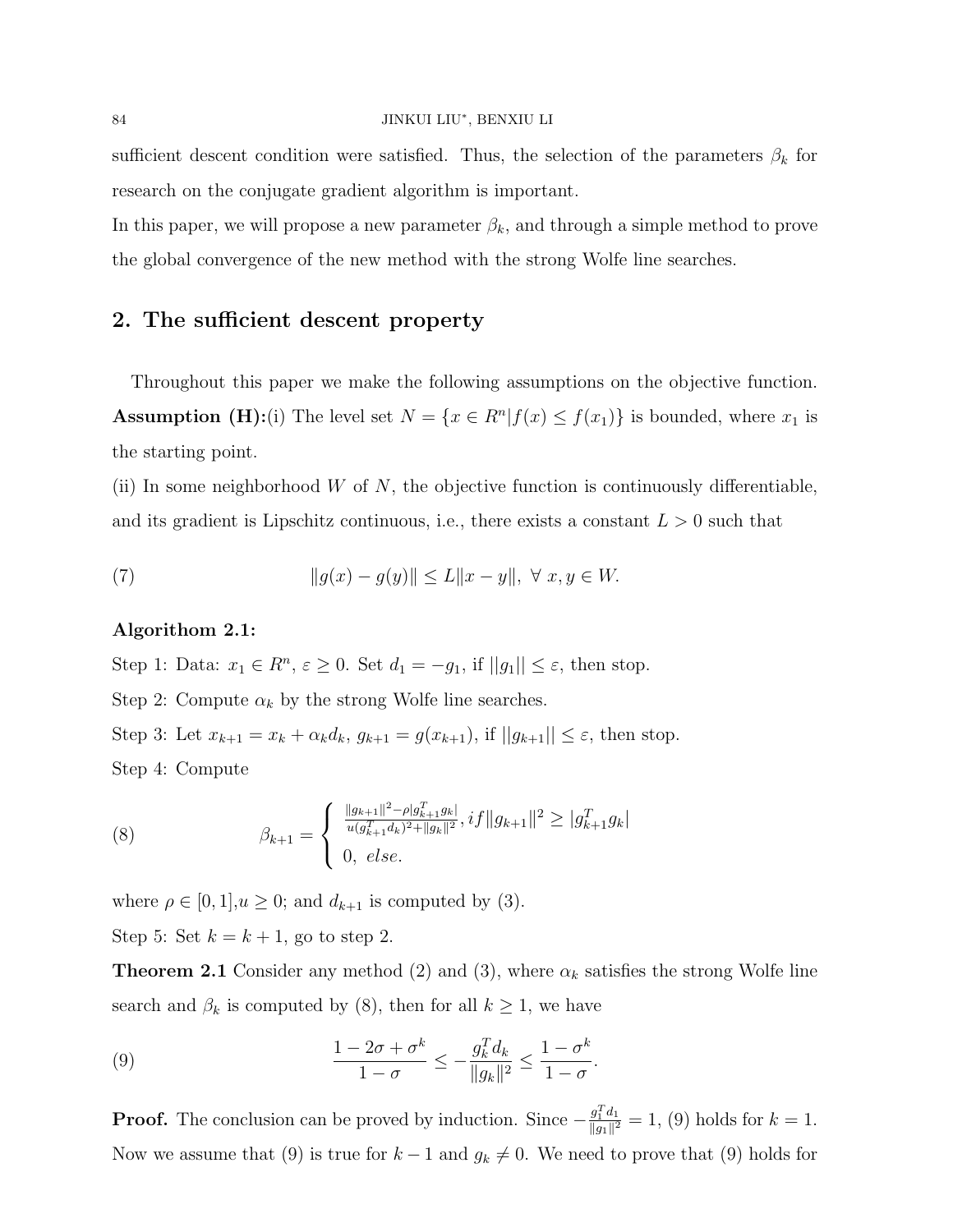$k.$  From  $(3)$ , we have

(10) 
$$
-\frac{g_k^T d_k}{\|g_k\|^2} = 1 - \beta_k \frac{g_k^T d_{k-1}}{\|g_k\|^2}.
$$

From (8), we have

(11) 
$$
0 \leq \beta_k \leq \frac{\|g^T\|^2}{\|g_{k-1}\|^2}.
$$

Then from  $(10)$  and  $(11)$ , we have

(12) 
$$
1 - \frac{|g_k^T d_{k-1}|}{\|g_{k-1}\|^2} \le -\frac{g_k^T d_k}{\|g_k\|^2} \le 1 + \frac{|g_k^T d_{k-1}|}{\|g_{k-1}\|^2}.
$$

From  $(6)$  and  $(12)$ , we have

(13) 
$$
1 + \sigma \frac{g_{k-1}^T d_{k-1}}{\|g_{k-1}\|^2} \le -\frac{g_k^T d_k}{\|g_k\|^2} \le 1 - \sigma \frac{g_{k-1}^T d_{k-1}}{\|g_{k-1}\|^2}.
$$

Using the induction hypothesis and the first inequality of (13), we have

$$
-\frac{g_k^Td_k}{\|g_k\|^2} \geq 1-\sigma\frac{1-\sigma^{k-1}}{1-\sigma} = \frac{1-2\sigma+\sigma^k}{1-\sigma}.
$$

Using the induction hypothesis and the first inequality of (13), we also have

$$
-\frac{g_k^T d_k}{\|g_k\|^2} \le 1 + \sigma \frac{1 - \sigma^{k-1}}{1 - \sigma} = \frac{1 - \sigma^k}{1 - \sigma}.
$$

This shows that (8) holds for k as well. Therefore the theorem is completed.

# 3. Global convergence of the new method

In the following we state a lemma which was shown by Z.F.Li, J.Chen and N.Y.Deng (see [8]).

**Lemma 3.1**<sup>[8]</sup> Suppose Assumption (H) holds. Consider any iteration in the form  $(2)-(3)$ , where  $d_k$  satisfies  $g_k^T d_k < 0$  for  $k \in N^+$  and  $\alpha_k$  satisfies the strong Wolfe line searches. Then

(14) 
$$
\sum_{k\geq 1} \frac{(g_k^T d_k)^2}{\|d_k\|^2} < +\infty.
$$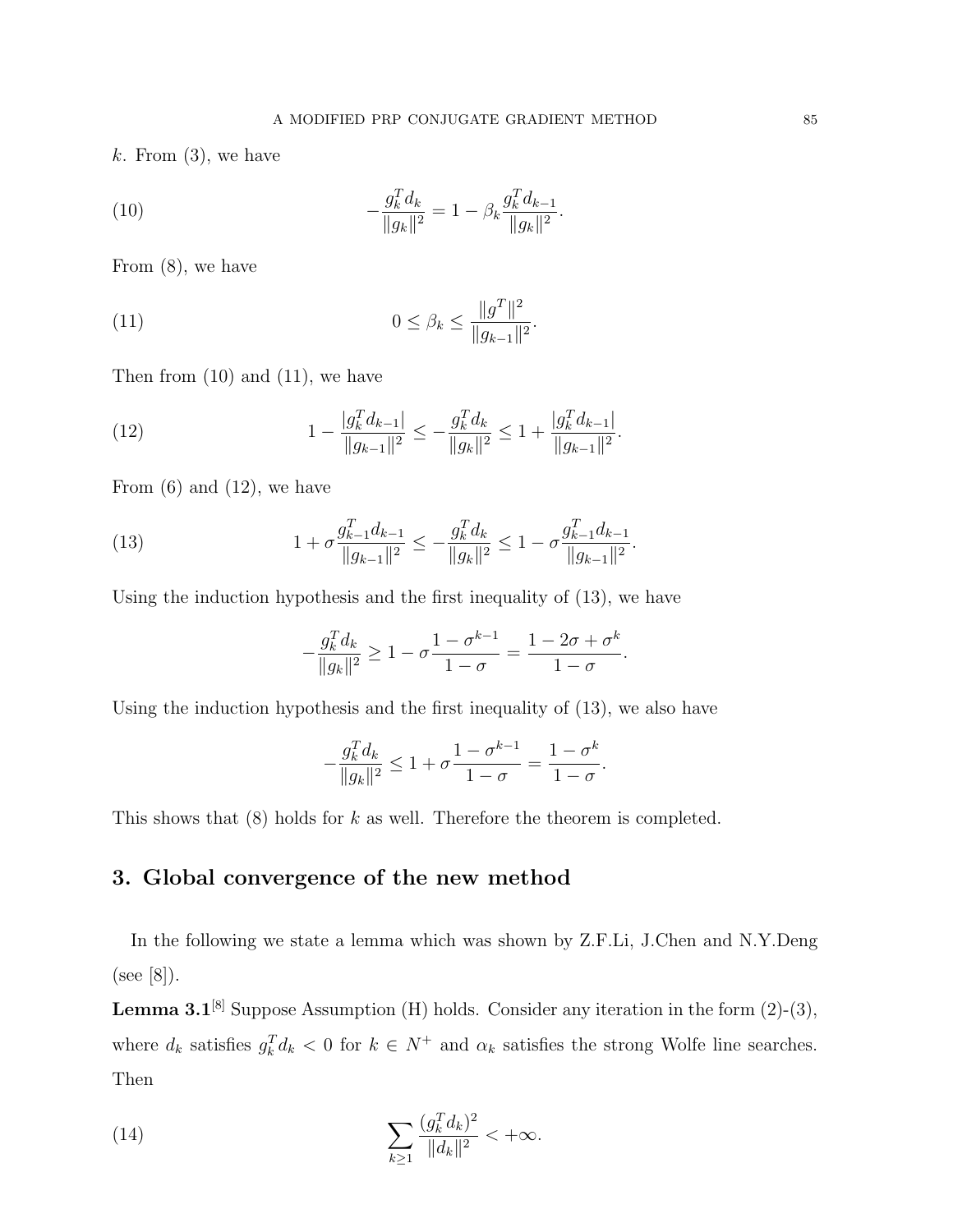Theorem 3.1 Suppose that Assumption (H) holds. Consider any method of the form (2)-(3), where  $\beta_k$  is computed by (8), and where  $\alpha_k$  satisfies the strong Wolfe line searches. Then,

$$
\liminf_{k \to +\infty} \|g_k\| = 0.
$$

**Proof.** We assume the conclusion is not true, then there exists a constant  $\gamma > 0$  such that for all

$$
(15) \t\t\t ||g_k||^2 \ge \gamma.
$$

From (3), we have

$$
||d_k||^2 = ||g_k||^2 + \beta_k^2 ||d_{k-1}||^2 - 2\beta_k g_k^T d_{k-1}.
$$

Then from (11), we have

(16) 
$$
\frac{\|d_k\|^2}{\|g_k\|^4} \le \frac{1}{\|g_k\|^2} + \frac{\|d_{k-1}\|^2}{\|g_{k-1}\|^4} + 2\frac{|g_k^T d_{k-1}|}{\|g_k\|^2 \|g_{k-1}\|^2}.
$$

Set  $t_k = \frac{||d_k||^2}{||d_k||^4}$  $\frac{\|a_k\|^2}{\|g_k\|^4}$ . From (16), we have

(17) 
$$
t_k \leq t_{k-1} + \frac{1}{\|g_k\|^2} (1 + 2 \frac{|g_k^T d_{k-1}|}{\|g_{k-1}\|^2}).
$$

From  $(6)$  and  $(9)$ , we have

(18) 
$$
\frac{|g_k^T d_{k-1}|}{\|g_{k-1}\|^2} \le -\sigma \frac{g_{k-1}^T d_{k-1}}{\|g_{k-1}\|^2} \le \sigma \frac{1-\sigma^{k-1}}{1-\sigma} \le \frac{\sigma}{1-\sigma}.
$$

Then from  $(17)$  and  $(18)$ , we have

(19) 
$$
t_k \leq t_{k-1} + \frac{1+\sigma}{1-\sigma} \cdot \frac{1}{\|g_k\|^2}.
$$

As  $t_1 = \frac{1}{\|a_1\|}$  $\frac{1}{\|g_1\|^2}$ , from (19), we have

(20) 
$$
t_k \leq \frac{1+\sigma}{1-\sigma} \sum_{i=1}^k \frac{1}{\|g_i\|^2}.
$$

From  $(15)$  and  $(20)$ , we have

(21) 
$$
t_k^{-1} \geq \frac{(1-\sigma)\gamma}{(1+\sigma)k}.
$$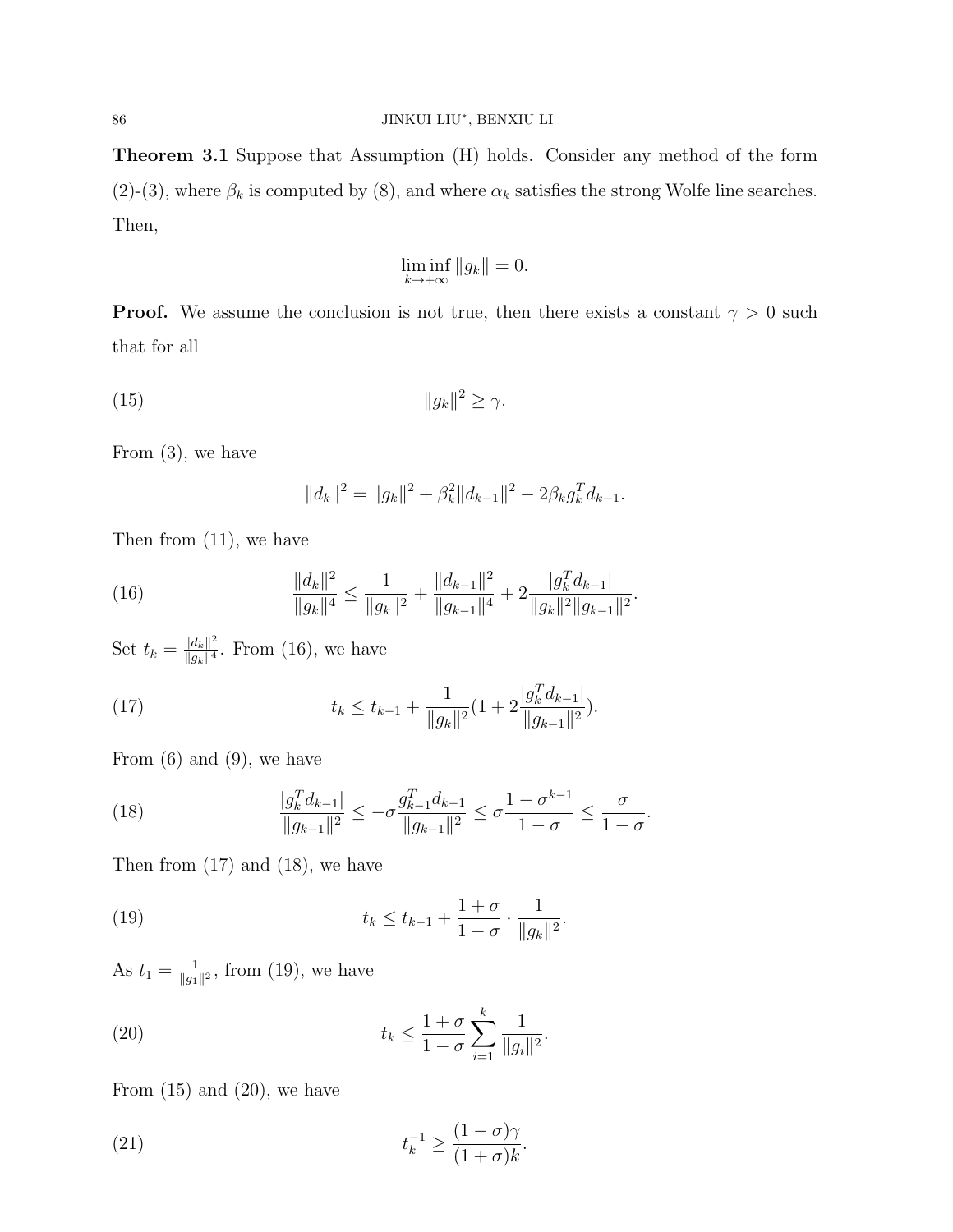Then

(22) 
$$
\sum_{k\geq 1} t_k^{-1} = +\infty.
$$

From  $(14)$ ,  $(9)$  and  $(20)$ , we have

$$
+\infty > \sum_{k\geq 1} \frac{(g_k^T d_k)^2}{\|d_k\|^2} \geq \sum_{k\geq 1} [(\frac{(1-2\sigma+\sigma^k}{1-\sigma})^2 t_k^{-1}] \geq (\frac{1-2\sigma}{1-\sigma})^2 \sum_{k\geq 1} t_k^{-1}.
$$

Obviously, we have

$$
\sum_{k\geq 1} t_k^{-1} < +\infty.
$$

From (21) and (22), the assumption does not hold, so the conclusion holds.

## 4. Numerical results

In order to investigate the numerical of the proposed new conjugate gradient algorithm, we use the MATLAB programming to test the Algorithm 2.1on problems in [9]. The termination condition is  $||g_k|| \leq 10^{-6}$ , or It-max >9999. It-max denotes the maximal number of iterations. We test the following four conjugate gradient methods:

- New1:  $\beta_k$  is computed by (8),  $\rho = 1, u = 0, \delta = 0.01, \sigma = 0.1$ .
- New2:  $\beta_k$  is computed by (8),  $\rho = 0.25, u = 0.2, \delta = 0.01, \sigma = 0.1$ .
- New3:  $\beta_k$  is computed by  $(8)$ ,  $\rho = 0.25$ ,  $u = 1$ ,  $\delta = 0.01$ ,  $\sigma = 0.1$ .

New4: 
$$
\beta_k
$$
 is computed by (8),  $\rho = 1, u = 1, \delta = 0.01, \sigma = 0.1$ .

The numerical results of our tests are reported in Table 1. The column " Problem " represents the problem's name in [9]. The detailed numerical results are listed in the form NI/NF/NG, where NI, NF, NG denote the number of iterations, function evaluations, and gradient evaluations respectively. "Dim" denotes the dimension of the test problems. In order to rank the average performance of all above conjugate methods, one can compute the total number of function and gradient evaluation by the formula

$$
N_{total} = NF + l * NG,
$$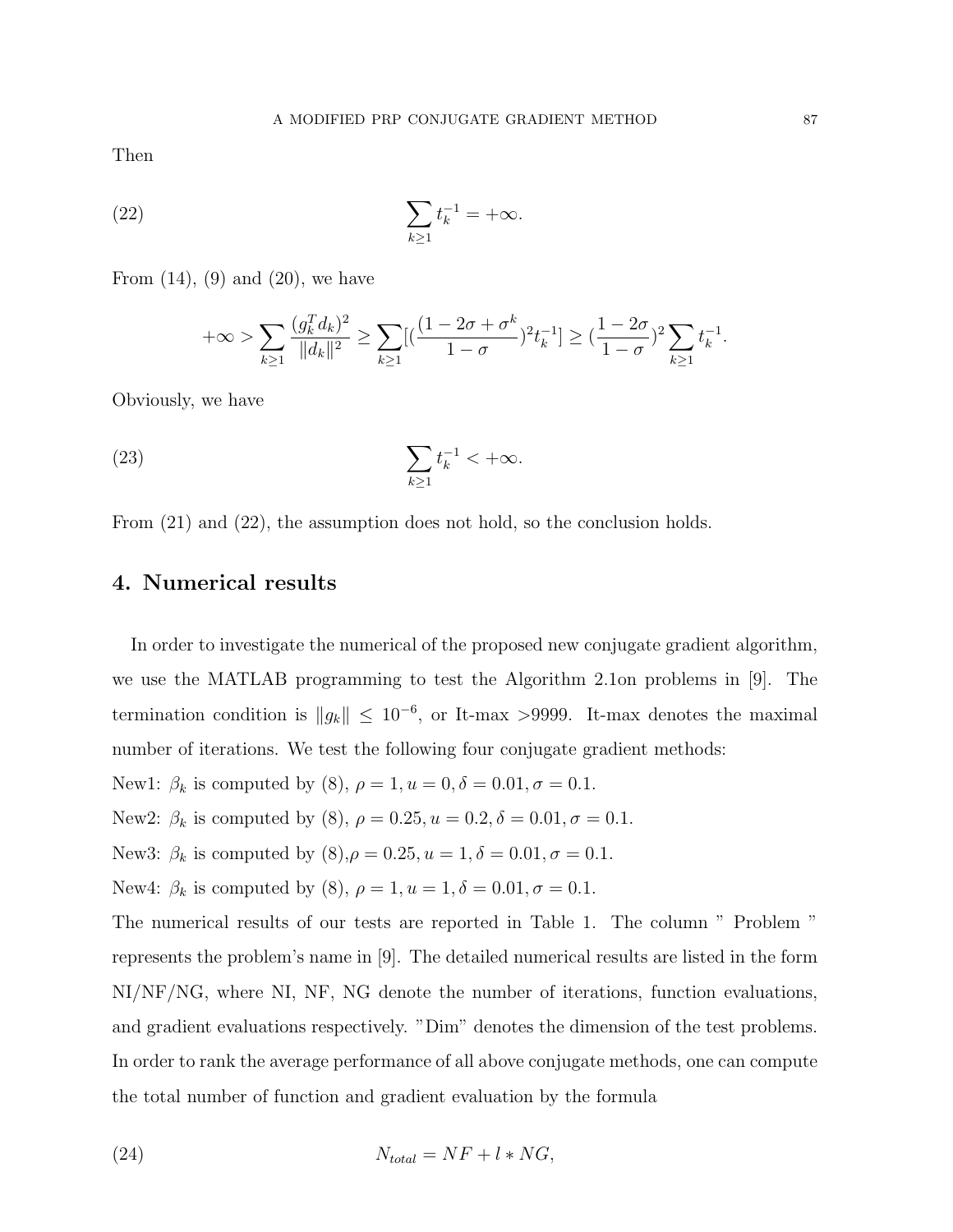#### 88 JINKUI LIU<sup>∗</sup> , BENXIU LI

where  $l$  is some integer. According to the results on automatic differentiation [10,11], the value of  $l$  can be set to 5, i.e.

$$
(25) \t\t N_{total} = NF + 5 * NG.
$$

That is to say, one gradient evaluation is equivalent to five function evaluations if automatic differentiation is used.

By making used of  $(24)$ , we compare the Algorithm 2.1 with  $PRP<sup>+</sup>$  method as follows: for the ith problem , compute the total number of function evaluations and gradient evaluations required by the evaluated method  $j$ (denoted shortly by  $New(j)$ ) and PRP<sup>+</sup> method by formula (24), and denote them by  $N_{total,i}(New(j))$  and  $N_{total,i}(PRP^+)$ , then calculate the ratio

$$
\gamma_i(New(j)) = \frac{N_{total,i}(New(j))}{N_{total,i}(PRP^+)}.
$$

able 1: The results for Algorithm 2.1 and PRP<sup>+</sup> method

| Problem       | Dim            | $PRP^+$     | New1       | New2       | New <sub>3</sub> | New4       |
|---------------|----------------|-------------|------------|------------|------------------|------------|
| <b>ROSE</b>   | $\overline{2}$ | 24/114/90   | 29/140/113 | 33/136/115 | 29/119/101       | 23/111/87  |
| <b>FROTH</b>  | $\overline{2}$ | 11/72/56    | 11/69/53   | 10/71/55   | 9/61/45          | 12/87/70   |
| <b>BADSCP</b> | $\overline{2}$ | 45/232/209  | 26/218/202 | 22/187/172 | 26/218/200       | 22/172/159 |
| <b>BADSCB</b> | $\overline{2}$ | 12/76/69    | 13/122/110 | 30/250/225 | 36/289/266       | 37/334/310 |
| <b>BEALE</b>  | $\overline{2}$ | 13/58/45    | 17/62/51   | 17/71/58   | 16/65/50         | 14/55/44   |
| <b>JENSAM</b> | $2(m=6)$       | 10/37/23    | 10/39/24   | 13/48/31   | 14/49/31         | 13/49/32   |
| <b>HELJX</b>  | 3              | 65/181/156  | 39/127/106 | 39/125/103 | 35/110/93        | 40/129/114 |
| <b>BARD</b>   | 3              | 16/64/51    | 16/53/42   | 20/79/65   | 21/80/67         | 27/85/69   |
| <b>GAUSS</b>  | 3              | 3/7/4       | 3/8/6      | 3/8/6      | 3/8/6            | 3/8/6      |
| <b>SING</b>   | $\overline{4}$ | 113/379/328 | 58/220/142 | 70/282/248 | 98/353/307       | 59/244/208 |
| <b>WOOD</b>   | $\overline{4}$ | 118/357/304 | 47/208/174 | 51/187/152 | 62/225/186       | 45/177/147 |
| <b>KOWOSB</b> | 4              | 93/269/240  | 57/217/194 | 34/130/114 | 36/140/122       | 52/193/171 |
| <b>WATSON</b> | 3              | 42/104/87   | 15/62/48   | 14/59/44   | 9/35/22          | 17/63/47   |
|               | 5              | 133/374/330 | 88/298/254 | 62/212/181 | 70/243/210       | 80/263/223 |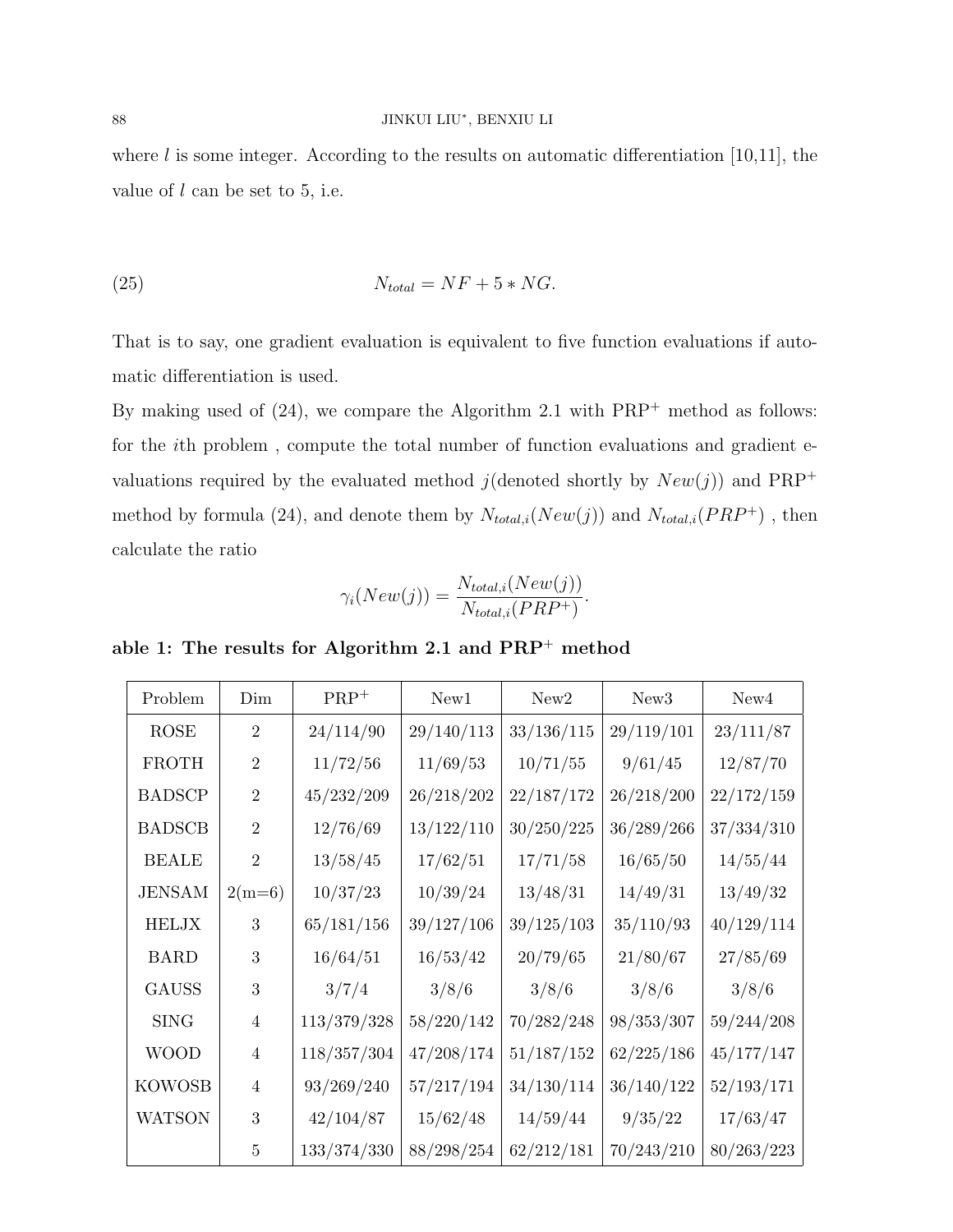| <b>SINGX</b> | 500  | 105/342/297     | 61/242/210  | 60/242/210 | 67/238/203 | 66/278/240  |
|--------------|------|-----------------|-------------|------------|------------|-------------|
|              | 1000 | 198/693/595     | 61/243/212  | 75/313/273 | 47/191/164 | 76/292/255  |
| TRIG         | 100  | 58/120/113      | 63/146/133  | 61/136/130 | 61/136/130 | 66/148/135  |
|              | 200  | 64/135/128      | 59/136/127  | 57/111/108 | 57/111/108 | 59/135/125  |
| BV           | 500  | 1645/2889/2888  | 124/309/279 | 97/184/180 | 97/184/180 | 161/402/364 |
|              | 1000 | $147/251/250\,$ | 17/33/29    | 42/69/68   | 42/69/68   | 17/33/29    |
| TRID         | 500  | 35/78/74        | 31/71/57    | 34/76/71   | 34/75/70   | 35/80/61    |
|              | 1000 | 34/76/72        | 35/79/75    | 34/77/73   | 34/77/73   | 33/75/70    |

The geometric mean of these ratio for method  $New(j)$  over all the test problems is defined by

$$
\gamma(New(j)) = (\prod_{i \in S} \gamma_i(New(j)))^{\frac{1}{|S|}},
$$

where S denotes the set of the test problems, and  $|S|$  denotes the number of elements in S. One advantage of the above rule is that, the comparison is relative and hence does not be dominated by a few problems for which the method requires a great deal of function evaluations and gradient functions.

Table2: Relative efficiency of the Algorithm 2.1 and PRP<sup>+</sup> method

| $ $ PRP <sup>+</sup>   New1   New2   New3   New4 |  |                                                        |
|--------------------------------------------------|--|--------------------------------------------------------|
|                                                  |  | $\mid 0.7132 \mid 0.7421 \mid 0.6891 \mid 0.7994 \mid$ |

According to the above rule, it is clear that  $\gamma(PRP^+) = 1$ . From Table 2, we can see that average performance of Algorithm 2.1 is much better than the  $PRP^+$  method. Through a large number of numerical tests, we found that the numerical results and convergence property of the new algorithm is better when the parameters  $\rho \in (0,1]$  and  $u \in (0, 1].$ 

#### **REFERENCES**

- [1] R. Fletcher, C. Reeves. Function minimization by conjugate gradients, Computer Journal 7(1964): 149 -154.
- [2] KE. Polak, and G. Ribire. Note sur la xonvergence de directions conjugees, Rev Francaise informat Recherche Operatinelle 3e Annee 16(1969):35 - 43.